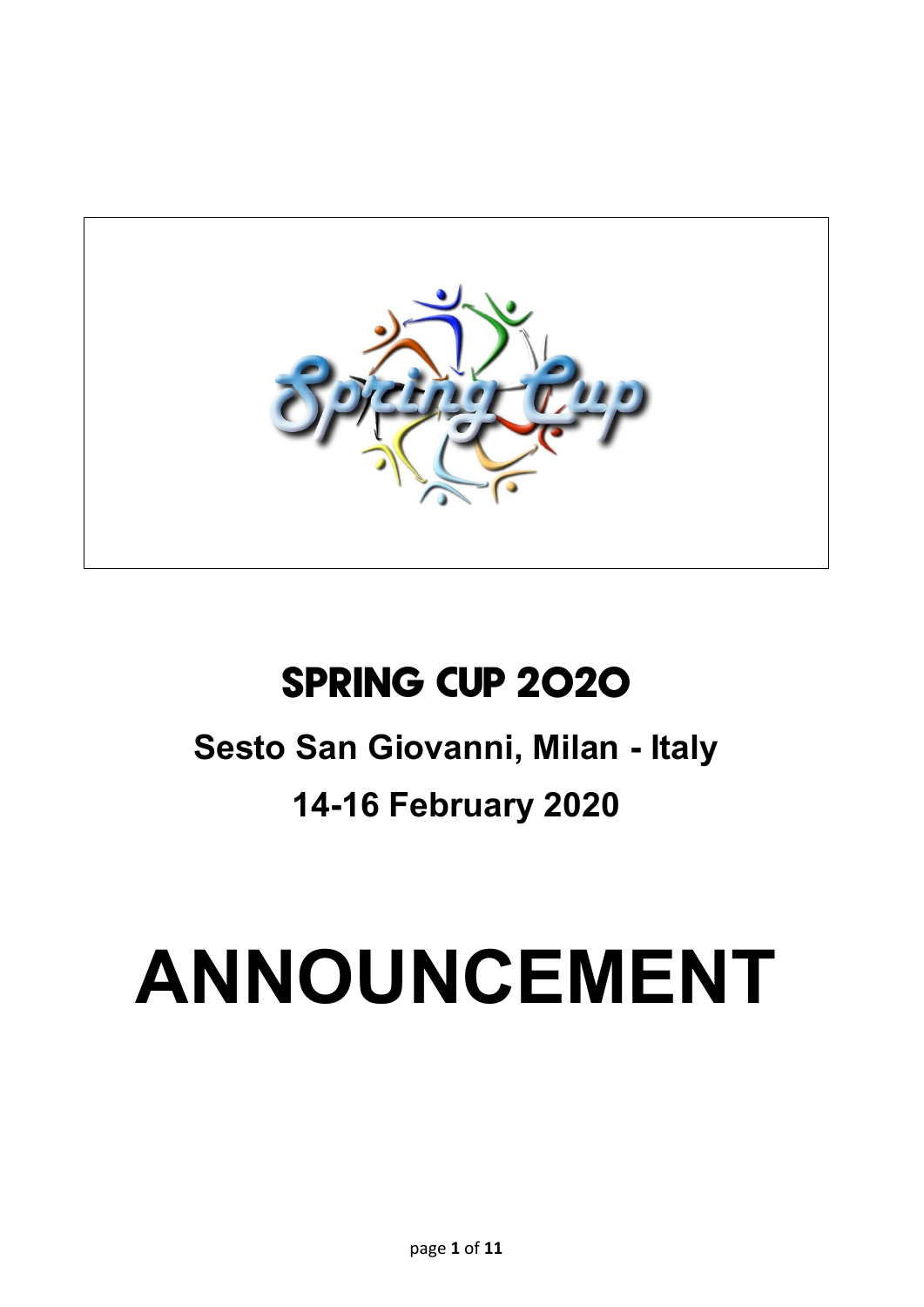

## **Spring Cup 2020**

## **An International Competition for Junior and Senior organized by**



## **Sesto San Giovanni, Milan - Italy 14-16 February 2020**

**A competition as part of the**



**Challenger Series in Synchronized Skating 2019/20**

**under the authorization of the** 

**INTERNATIONAL SKATING UNION**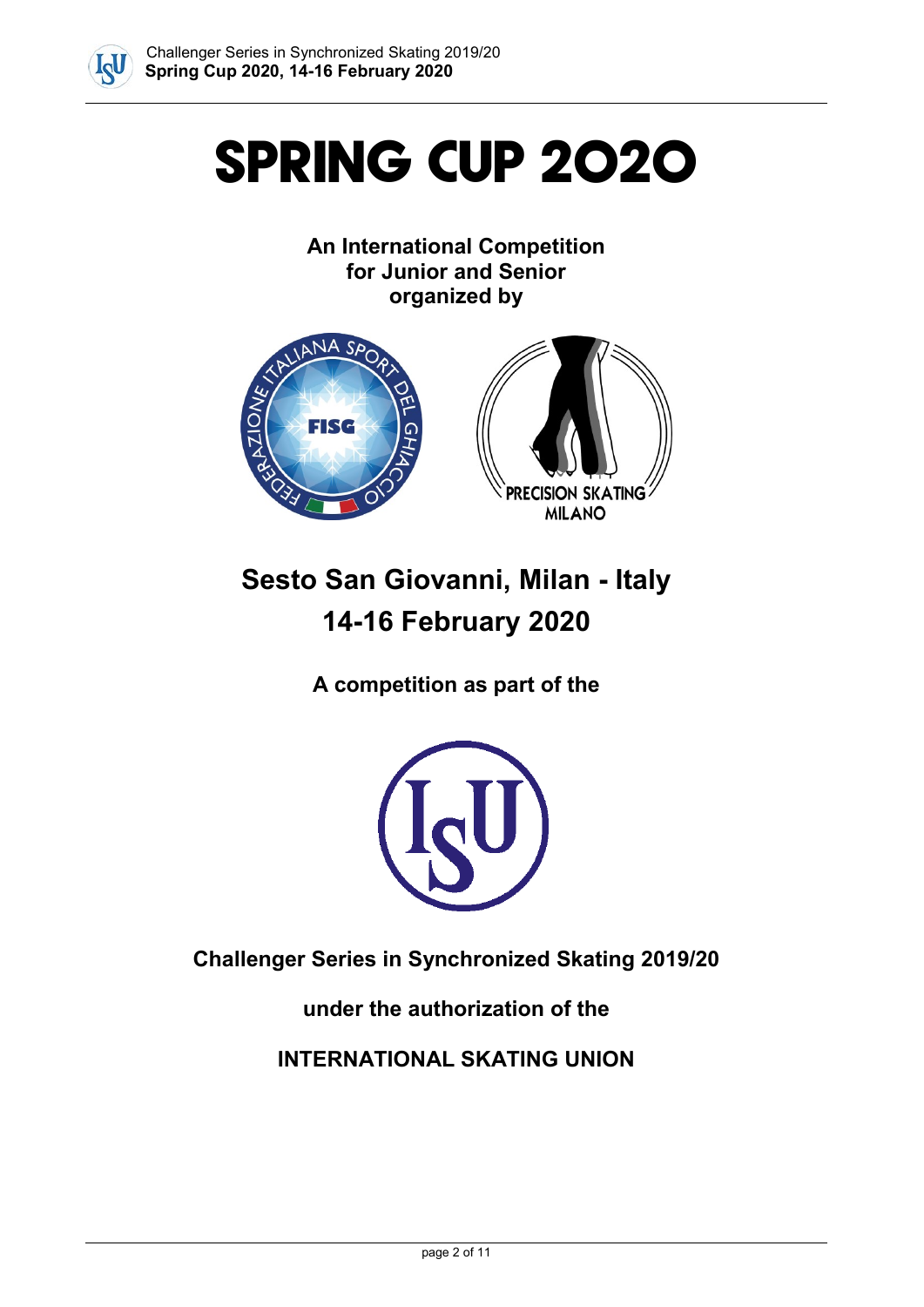

## **1. GENERAL REGULATIONS**

The **Spring Cup 2020** will be conducted in accordance with the ISU Constitution and General Regulations 2018, the Special Regulations & Technical Rules Synchronized Skating, and the relevant ISU Communications.

Participation in the **Spring Cup 2020** is open to all Competitors who belong to an ISU Member, and qualify with regard to eligibility according to Rule 102, provided their ages fall within the limits specified in Rule 108, paragraph 4 and they meet the participation, citizenship and residency requirements in Rule 109, paragraphs 1 through 5 and ISU Communication 2030 or any update of this Communication.

All Teams must be entered through their respective ISU Member Federation.

## **2. ISU CHALLENGER SERIES IN SYNCHRONIZED SKATING**

The **Spring Cup 2020** is part of the ISU Challenger Series in Synchronized Skating 2019/20 and will be conducted in accordance with additional requirements as specified in the General Announcement for the ISU Challenger Series in Synchronized Skating 2019/20 as well as ISU Communication 2248.

If the requirements specified in the above-mentioned documents are fulfilled the event will count towards ISU World Standing Points, Minimum Total Technical Score, ISU Challenger Series in Synchronized Skating Ranking.

There is a limitation for the Teams to two (2) participations in the events of the ISU Challenger Series in Synchronized Skating.

#### **ISU CHALLENGER SERIES IN SYNCHRONIZED SKATING RANKING**

At the end of the ISU Challenger Series in Synchronized Skating, after the last event of the season has been concluded, the highest final score in the up to two (2) different ISU Challenger Series in Synchronized Skating events of each Team will be added and taken into consideration to form a Challenger Series in Synchronized Skating Ranking which will be published on the ISU website.

## **3. TECHNICAL DATA**

#### **PLACE Main arena: PalaSesto**

(an indoor ice-rink with the ice surface of 30 x 56 m, air-conditioned and heated)

**Practice arena: PalaSesto** (an indoor ice-rink with the ice surface of 30 x 56 m, air-conditioned and heated)

**Main and Practice Rink are in the same complex / building.**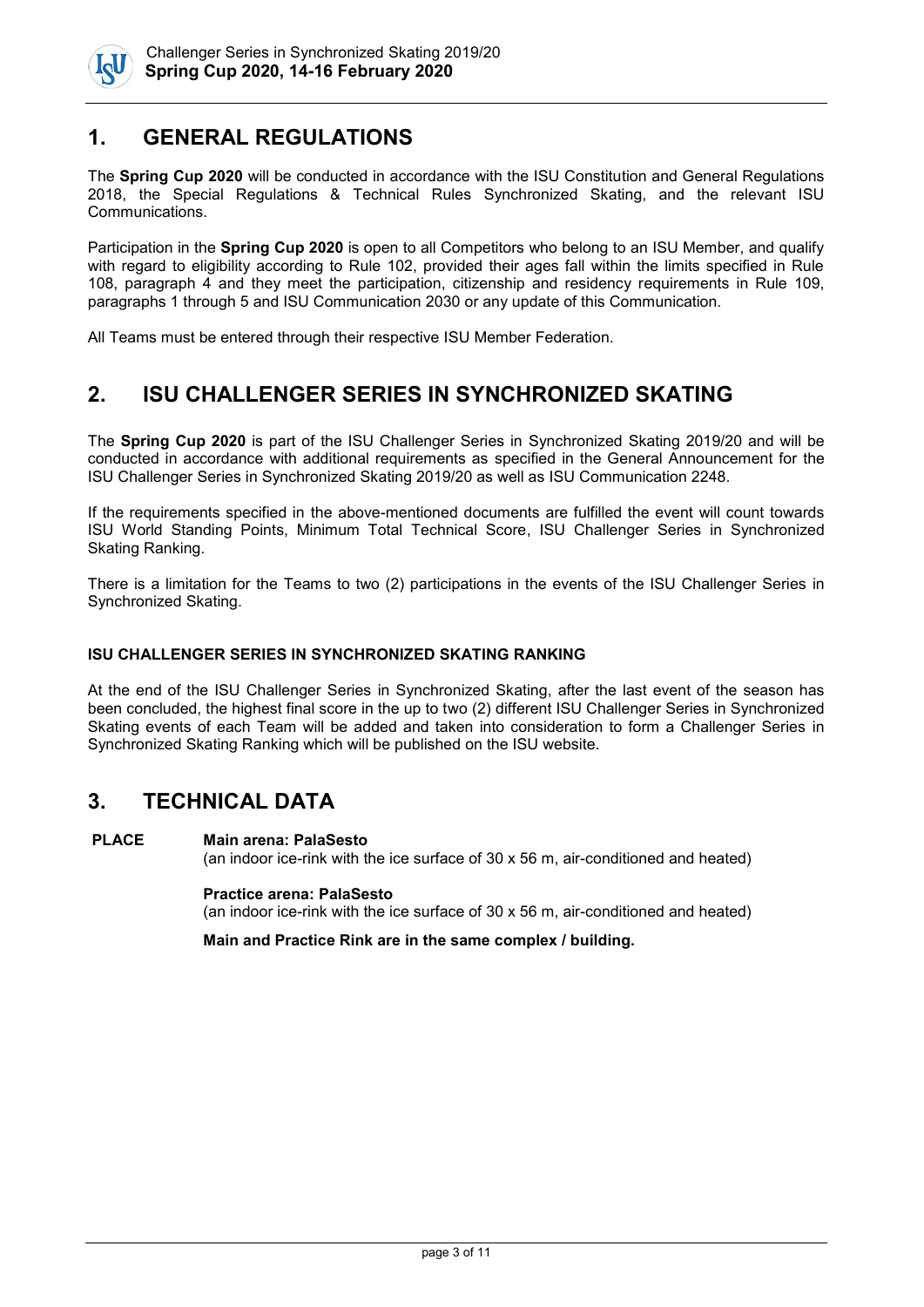

| <b>JUNIOR</b> | Short Program       | Duration: 2 minutes and 50 seconds, but may be less,                                                                                                                                                                                                                       |  |
|---------------|---------------------|----------------------------------------------------------------------------------------------------------------------------------------------------------------------------------------------------------------------------------------------------------------------------|--|
|               |                     | The General Short Program Elements and requirements are<br>listed in Rule 991, paragraphs 1 a), 2 and 3, Rule 992,<br>paragraphs 1 a), 2 and 3 a). The Short Program Elements and<br>Requirements to be skated for Season 2019/20 are listed in ISU<br>Communication 2236. |  |
|               | <b>Free Skating</b> | Duration: 3 minutes and 30 seconds +/- 10 seconds                                                                                                                                                                                                                          |  |
|               |                     | The Well Balanced Program Requirements are listed in Rule<br>991, paragraphs 1 b), 2 and 4, Rule 992, paragraph 1 b), 2 and<br>3c). The Free Skating Elements and Requirements to be skated<br>for Season 2019/20 are listed in ISU Communication 2236.                    |  |
| <b>SENIOR</b> | Short Program       | Duration: 2 minutes and 50 seconds, but may be less,                                                                                                                                                                                                                       |  |
|               |                     | The General Short Program Elements and requirements are<br>listed in Rule 991, paragraphs 1 a), 2 and 3, Rule 992,<br>paragraphs 1 a), 2 and 3 a). The Short Program Elements and<br>Requirements to be skated for Season 2019/20 are listed in ISU<br>Communication 2236. |  |
|               | Free Skating        | Duration: 4 minutes +/- 10 seconds                                                                                                                                                                                                                                         |  |
|               |                     | The Well Balanced Program Requirements are listed in Rule<br>991, paragraphs 1 b), 2 and 4, Rule 992, paragraph 1 b), 2 and<br>3 c). The Free Skating Elements and Requirements to be skated<br>for Season 2019/20 are listed in ISU Communication 2236.                   |  |

## **4. ENTRIES**

### **4.1 General**

All Entries must be made by the ISU Member concerned based on the regulations for the ISU Challenger Series in Synchronized Skating 2019/20.

All entries for the **Spring Cup 2020** must be done through the **ISU Online Registration System (ORS)** by the deadline indicated. Hotel and travel information should also be entered into ORS, as well as bank information. Declarations will need to be uploaded to the ORS as well.

### **4.2 Preliminary Entries**

The preliminary entries must reach the Organizer by latest: **29/11/2019** by entering the information through ORS.

## **4.3 Entries by Name**

### **4.3.1 Entries of Teams**

Participation is open to all Teams of ISU Members with a maximum of two (2) entries per category (except for the Host Member).

The Entries by names must be made via the ISU Online Registration System (ORS):

#### **<https://fms.sportresult.com/isu>**

and will be submitted via the ORS simultaneously to the: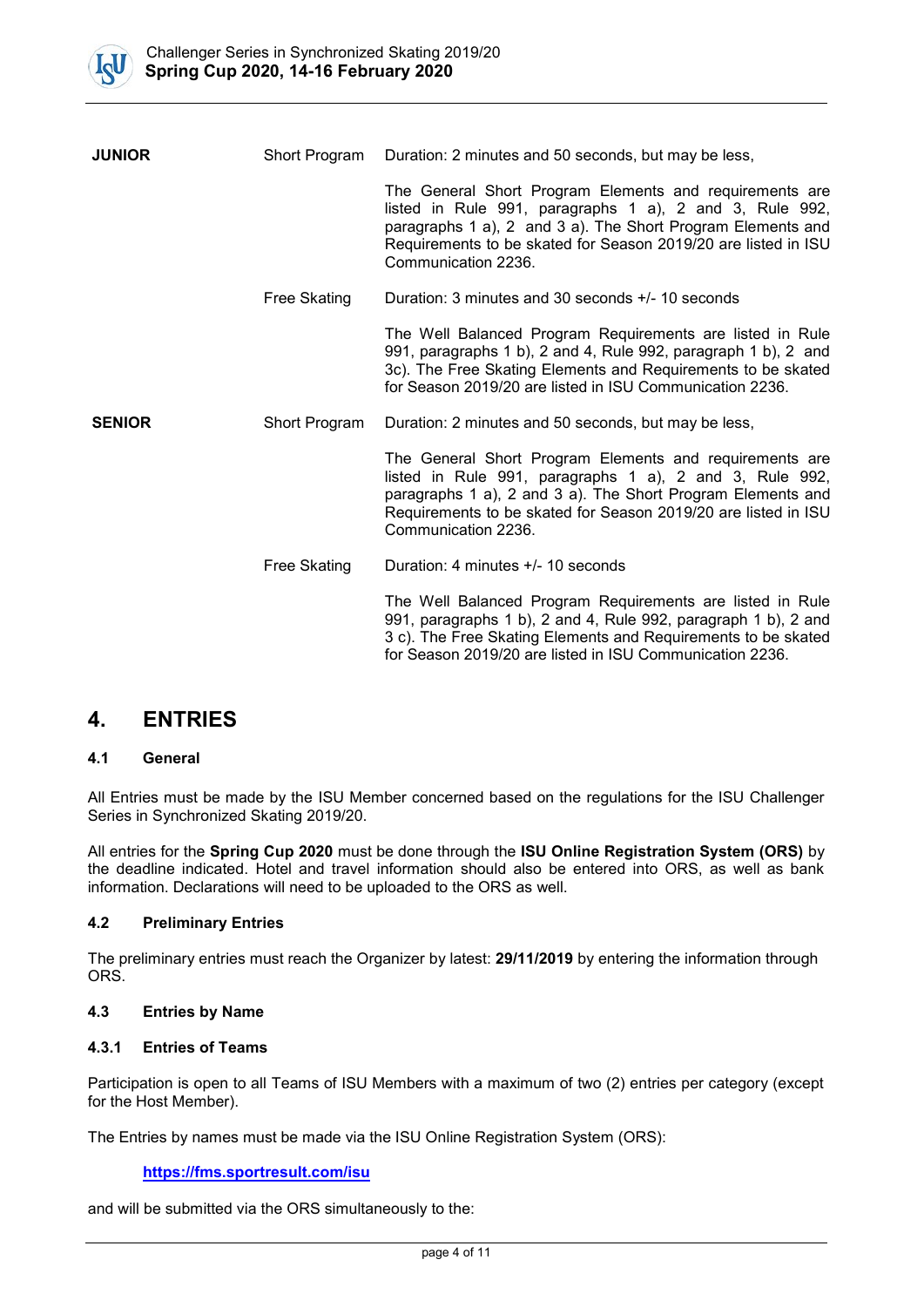

#### **Precision Skating Milano**

Street: Via Mazzini n.18 City: 20061 Carugate (MI fax: +39 039 9716 559 e-mail: [oc@springcup.it](mailto:oc@springcup.it)

and to:

ISU Secretariat fax: +41 21 612 66 77 e-mail: [entries@isu.ch](mailto:entries@isu.ch)

not later than: **Friday, January 3, 2020 – 20:00 h (local time Milan)**.

## **4.3.2 Entries of Judges**

Each participating ISU Member has the right to nominate one (1) judge, two (2) for the host member, who has at least the qualification "Judge for International Competitions".

In case of too many nominated judges the organizer will draw the panel of judges immediately after the closing date for the entries. The result of such draw will be communicated to all ISU Members involved in writing immediately after the conclusion of such draw.

The Entries of Judges must be made via the ISU Online Registration System (ORS) not later than: **Friday, January 3, 2020 – 20:00 h (local time Milan)**.

Each panel of Judges will consist of at least 7 Judges. In exceptional cases and if there is no possibility to compose a panel of judges with at least 7 Judges the ISU Vice-President Figure Skating may exceptionally authorize the panel in question to have a minimum of 6 Judges.

In case that at the time of the competition more Judges will be available and entered as required to compose the panels of Judges, the Organizing Member in consultation with the ISU will conduct on site, a draw for the panel of judges for the first segment. The Judges, not drawn for the first segment will be seated for the second segment.

The panel for the second segment (Free Skating) will in this case be completed by an open draw amongst the Judges serving in the first segment.

#### **4.1.4 Entries of Team Members**

Official entries of Team Leaders, Assistant Team Leaders, Team Officials, Team Medical Staff and Coaches and the partner or relative of a Judge will be accepted. Accreditation will be provided to those who are officially accepted by the Organizer.

Please be advised that only one Coach per Team will be accredited. An Assistant Team Leader will be accepted. Only two Team Officials of each Member, including the Member President provided that they are Council Members, Technical Committee Members or Members of the Head Office of their Federation, will be accredited. Not more than one (1) Team Doctor and one (1) Team Physiotherapist will be accepted as the Team Medical Staff, for which the organizer requests the right to have a medical certification (document) presented before accreditation. An accompanying person to a Judge will only be accepted for accreditation if this person is a partner in life or a relative of the Judge. The Member Federations guarantee that the requested accreditation of Team Members will correspond to their function within the team and the Federation.

The names of all team members must be submitted via the ISU Online Registration System (ORS) and must reach the Organizing Committee and the ISU Secretariat not later than: **Friday, January 3, 2020 – 20:00 h (local time Milan)**.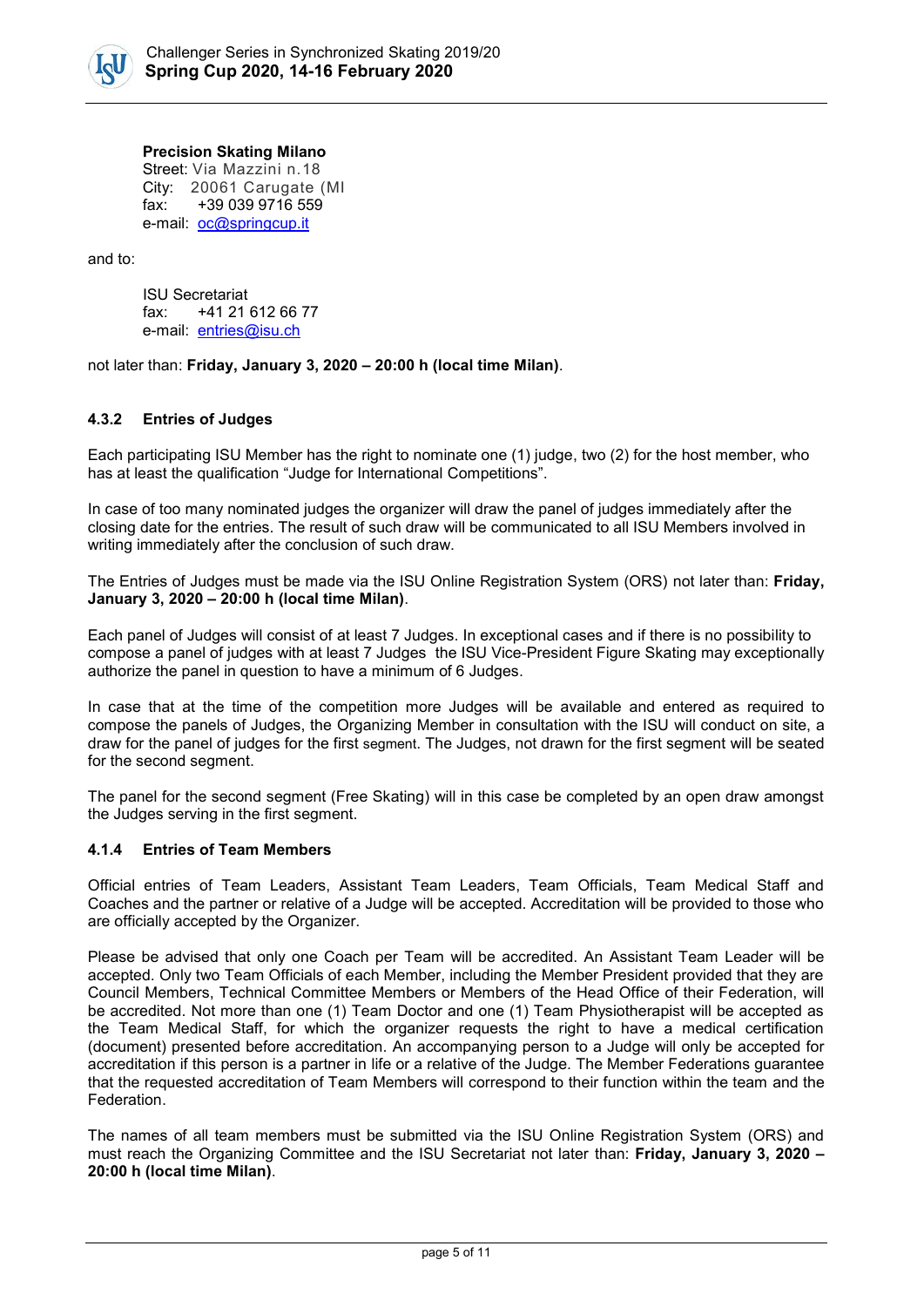

### **4.1.5 Entry Fee**

With the entry to the competition, the entry fee must be paid as follows:

550,00 € per Team

#### **The entry fee will not be refunded in case of withdrawals for any reason.**

*Please note: Entry fee payment does not include any extra practice ice. Be sure to book your extra practice ice as soon as possible to be better served (see form 1).*

#### **All payments are to be made through BANK TRANSFER only, to the following account:**

Account Holder: **ASD PRECISION SKATING MILANO** Name of Bank: **UNICREDIT** Address of the Bank: Viale Casiraghi n. 54 – SESTO SAN GIOVANNI (MI) ACCOUNT NUMBER**: 000103527922 PRECISION SKATING MILANO** IBAN: **IT-06-N-02008-20702-0001-0352-7922** SWIFT CODE: **UNCRITM101N**

#### **Clearly point out: "SPRING CUP 2020 / NAME of the TEAM / COUNTRY" on all payments**. *Commissions and any bank transaction fee will be at your charge and have to be paid directly to the bank. Organizing Committee must receive the net amount of entry fees.*

## **5. APPOINTED EVENT OFFICIAL**

This Challenger Series in Synchronized Skating event will follow the requirements of the General Announcement for the Challenger Series in Synchronized Skating 2019/20 as well as ISU Communication 2248 and principles of Rule 910, paragraph 5.a) of the ISU Special Regulations Synchronized Skating 2018 for appointing the event officials.

The members of each individual Technical Panel (Technical Controller and the Technical Specialists) will not be from the same ISU Member. At least two (2) Technical Panel members will have the qualification "ISU", however one of the three members may have the qualification "International".

The Referee will have at least the qualification "International" and could be of the same ISU Member as one member of the Technical Panel (Technical Controller and Technical Specialists).

The Data Operator and the Replay Operator will have at least the qualification "International".

## **6. MEALS, LODGING AND TRAVEL EXPENSES**

The organizer will provide and cover the expenses for rooms and meals for all Referees, the Technical Controllers, the Technical Specialists, the Data and Replay Operators and Judges participating, beginning with dinner on **Friday 14 February** until breakfast on **Monday 17 February**

Should any of the above-mentioned persons arrive at the hotel before or stay longer than the period described above, their room costs and expenses will be the responsibility of the individual and must be paid on arrival.

The Organizing Committee will cover the costs for travel expenses for all Referees, the Technical Controllers, the Technical Specialists, the Data and Replay Operators.

In accordance with the General Announcement for the Challenger Series in Synchronized Skating 2019/20 as well as ISU Communication 2248, all Referees, the Technical Controllers, the Technical Specialist, the Data and Replay Operators and Judges officiating in the "Junior" and "Senior" competitions of a Challenger Series in Synchronized Skating event will, at the expense of the organizing ISU Member, receive pocket money of CHF 200.00 or the equivalent in the local currency.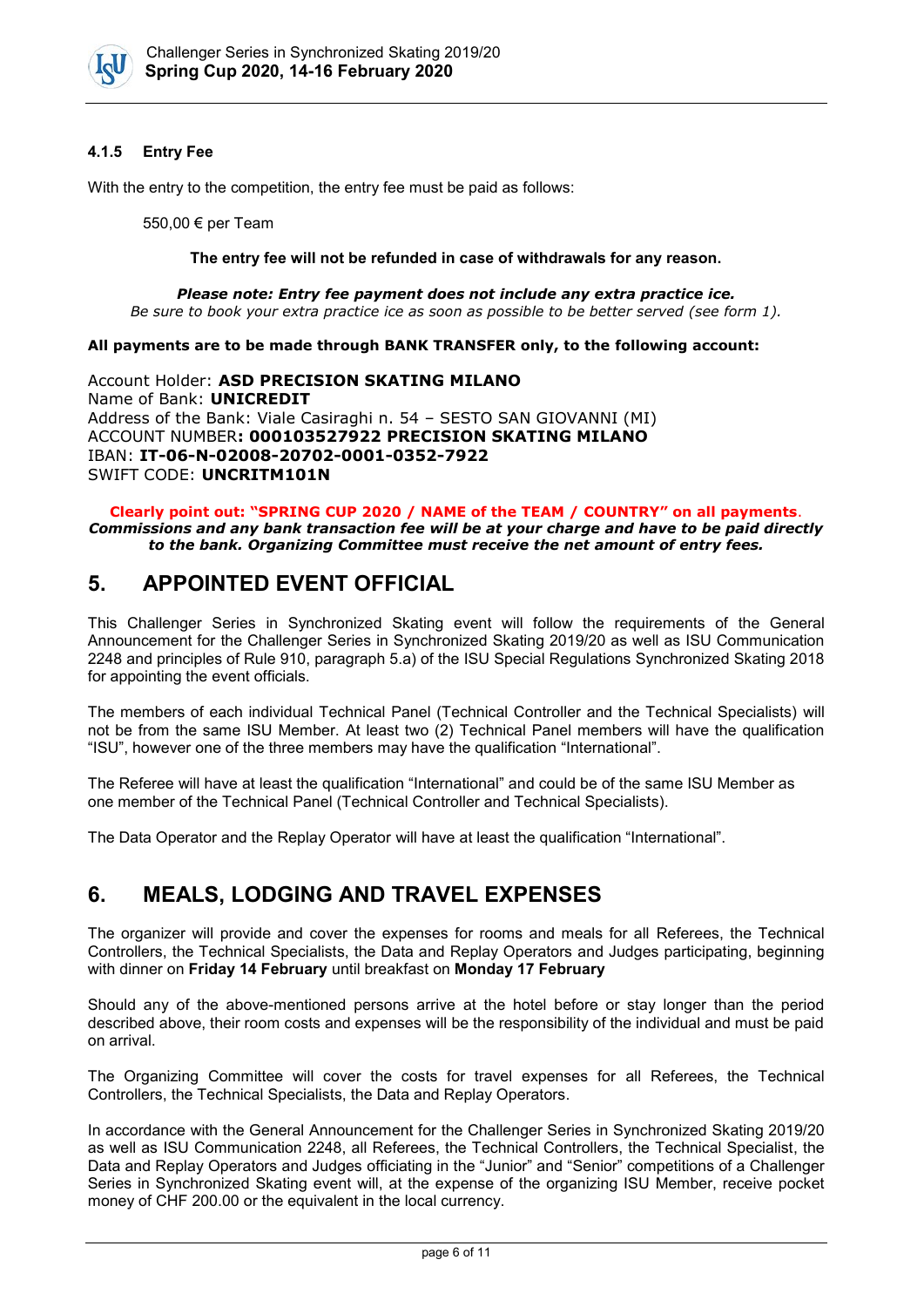

## **7. PRACTICE**

Official practice for Competitors begins on **Saturday 15 February**. The detailed schedule will be issued at the time of registration.

## **UNOFFICIAL PRACTICE**

Unofficial Practice Ice for all Teams will take place from Wednesday 12th to Friday 14th. A minimum of one block (15 min) of Unofficial Practice Ice will be assured to all Teams in Palasesto Arena, in order to let each participating Team practice ice at the main ice rink. Any further reservation requested by Teams will be allocated either in Palasesto Arena or in alternative rink according on availability, and will be arranged on "first come, first served**"** basis.

## **8. MUSIC / PLANNED PROGRAM CONTENT**

All Competitors shall furnish competition music of excellent quality on CD in any other approved format, in accordance with Rule 823, paragraph 2. A list of titles, composers and orchestras of the music to be used for the Short Program and Free Skating Program must be listed for each Team on the official Music Selection Form and attached to the official Entry Form for Teams.

In accordance with Rule 823, paragraph 2, all covers/discs must show the Competition event, Team's name, the Nation and the exact running time of the music (not skating time) including any starting signal and must be submitted at the time of registration. Each program (short program and free skating) must be recorded on a separate disc. In addition Teams must provide a back-up drive for each program.

If music information is not complete and/or the music is not provided, accreditation will not be given.

With the entry forms, the "Program Content Sheet" must be returned to the Organizing Committee in time. It is mandatory that the Program Content Sheet be filled in precisely by each Team in English using the terminology for the elements listed in the respective ISU Communication.

## **9. ARRIVAL OF PARTICIPANTS / TEAMS**

The nearest airports to Milano Sesto San Giovanni are:

- **Milano Linate Airport** with a distance of **13 km** to the official hotel.
- **Orio al Serio Airport - Bergamo** with a distance of **43 km** to the official hotel.
- **Malpensa Airport** with a distance of **53 km** to the official hotel.

Free transfer from/to Airport, from/to Palasesto Arena and from/to Hotel will be granted to the nominated Judges, invited Referees, Technical Controllers, Technical Specialists and Data/Replay Operators.

Teams wishing to arrange transfer from/to Airport, from/to the Ice rink or any other transfer requirement necessity are kindly requested to contact the following bus company:

#### **AUTOSERVIZI PEREGO S.N.C.** ref. Ms. Maria Grazia Tonghini **Phone: +39 3489017185 Email: autoserviziperego@tin.it**

All Referees, the Technical Panel (Technical Controllers, Technical Specialists, Data & Replay Operators) Judges, Competitors, Team Leaders, Team Officials, Team Medical Staff and Coaches are requested to announce to the Organizing Committee as soon as possible but no later than **January 14** the name of the airlines, flight numbers, dates and times of arrival or any other information concerning transportation and arrivals. The detailed travel information need to be submitted via the ISU Online Registration System (ORS).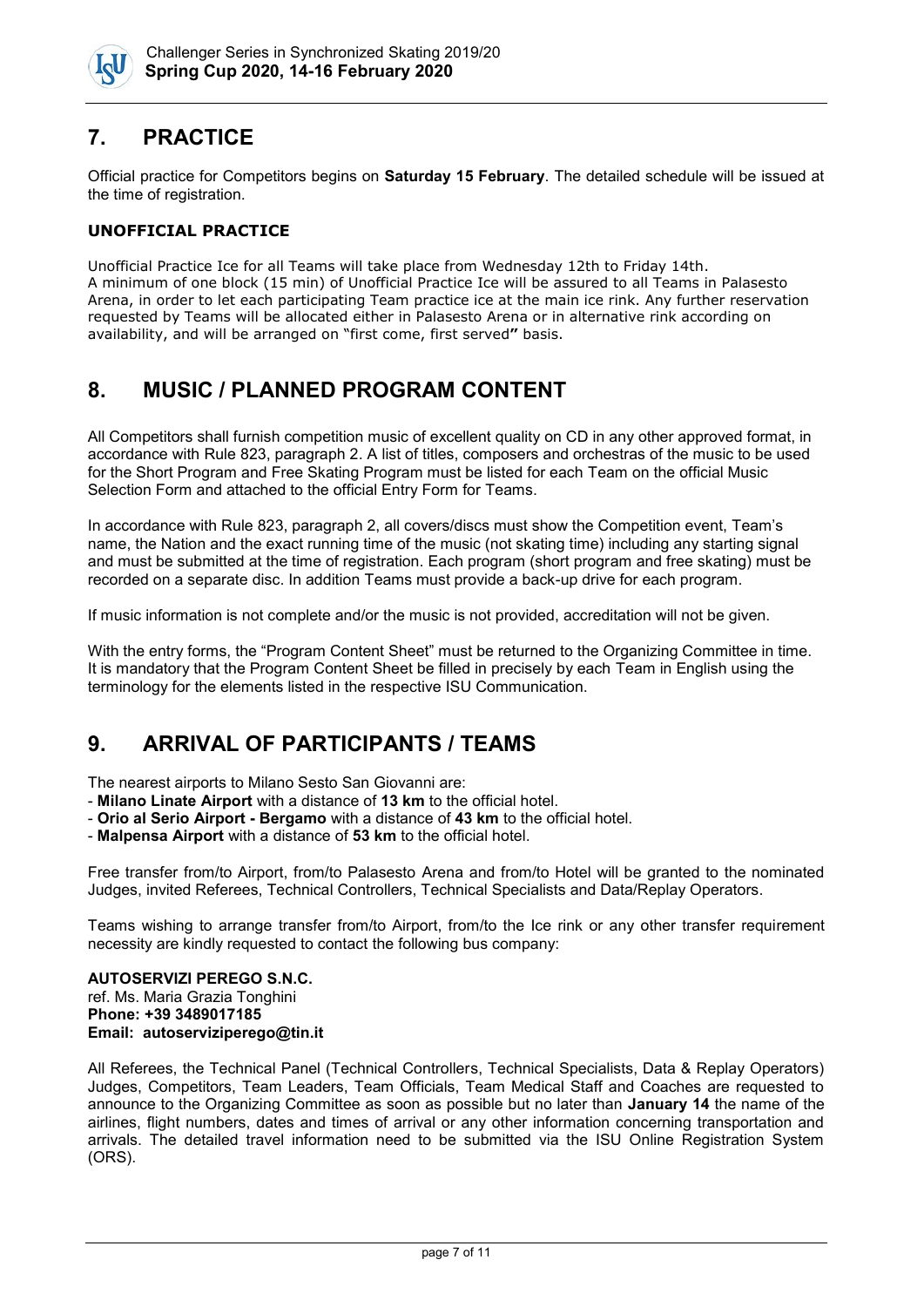

## **10. OFFICIAL HOTEL(S)**

#### **"GRAND HOTEL BARONE DI SASSJ" in Sesto San Giovanni (Milan)** is the **Official HOTEL** of **Spring Cup 2020**.

#### **GRAND HOTEL BARONE DI SASSJ \*\*\*\***

Via Padovani n. 38 – 20099 Sesto San Giovanni (Milan)  $Fax: +390224114000$ e-mail: [reservations@baronedisassj.com](mailto:reservations@baronedisassj.com) **ref. Mrs. RAFFAELLA TIUS**  For more details see Hotel web site: [http://www.caltahotel.it](http://www.caltahotel.it/)

The hotel is located at fifteen minutes' walk from Palasesto Arena. Organizing Committee will take charge of Grand Hotel Barone di Sassj reservation for: Referees, Judges, Technical Controllers, Technical Specialists and Data/Replay Operators.

#### **HOTEL ABACUS\*\*\*\***

Via Monte Grappa, 39, 20099 Sesto San Giovanni (MI), *at 10 minutes' walk from Palasesto Arena* Phone: +39 02 2622 [5858](tel:+390226225858)<br>Email: info@abacushotel.it  $ref. Mrs. CRISTINA BRAVIN$ WebSite: [www.abacushotel.it](https://www.abacushotel.it/)

#### **GRAND HOTEL DUCA DI MANTOVA\*\*\*\***

Piazza Francesco Caltagirone n. 40-48, *situate above Centro Commerciale Vulcano, at 20 minutes' walk from Palasesto Arena* 20099 Sesto San Giovanni (MI) Phone: +39 02 2498 9701 Fax +39 02 2247 7776 Email: [reservations@ducadimantova.com](mailto:reservations@ducadimantova.com) **ref. Mrs. RAFFAELLA TIUS** WebSite: [www.caltahotel.it](http://www.caltahotel.it/) 

**Booking requests have to be sent by latest Friday, January 3rd, 2020.**

## **11. ACCREDITATION**

The official accreditation for Teams is planned at the **"GRAND HOTEL BARONE DI SASSJ"** upon arrival.

Accreditation as a Team Member will be given to all entered Judges, Competitors and one Team Leader per participating team, one Coach per Team, a maximum of two Team Officials of ISU Members (including the Member President), provided that they are Council Members, Technical Committee Members or Members of the Head Office of their Federation and a maximum of two medical persons. Accreditation will only be granted to persons in those various functions if officially entered and named through their ISU Member. **The ISU Member certifies with the signed entry form the indicated functions within the team of all team members. Any misuse of any function will be sanctioned by the ISU/OC.**

Accreditation will be given to appointed Event Officials and Guests.

## **12. RESULTS**

The marking system (ISU Judging System) as described in ISU Technical Rule Synchronized Skating 2018, Rule 842 and Rule 843 (Determination and publication of results) will be used.

The Starting Order of the Free Skating will follow the reverse order of places in the Short program, according to the Rule 963 par. 2f.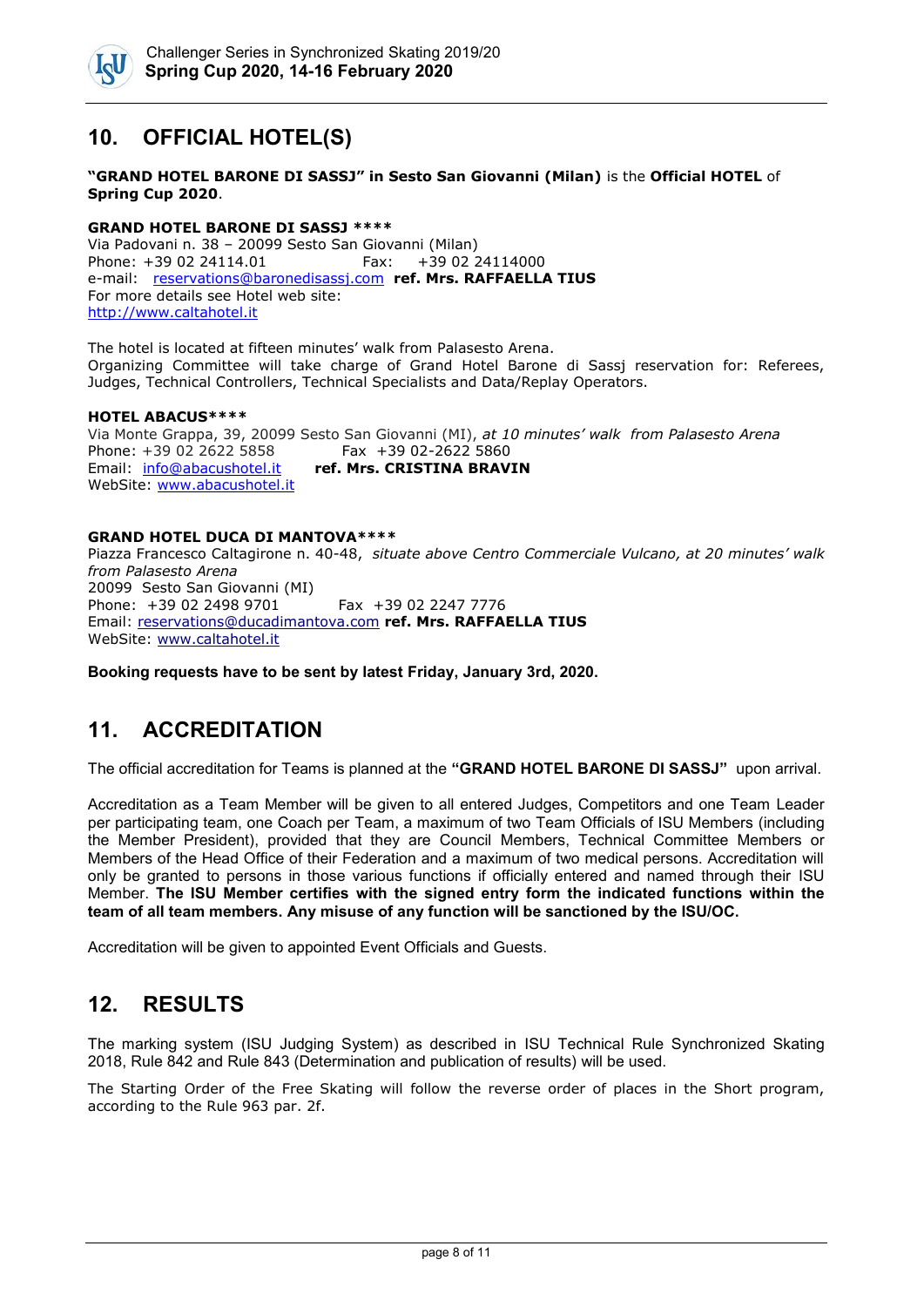

## **13. PRESENTATION OF MEDALS AND PRIZES**

The three best placed Teams in each event will be announced and honored. **Gold, silver and bronze medals will be presented to the medalists.** The national anthem of the winners will be played and the flags of the medal winners hoisted.

## **14. INSURANCE / LIABILITY**

In accordance with Rule 119, it is the sole obligation of each Member participating in ISU Events, to provide medical and accident insurance for their athletes, officials and all other members of the Member's team. Such insurance must assure full medical attendance and also the return of the ill or injured person to the home country by air transport or by other expeditious. It is an internal matter of each ISU Member to decide the issue who shall pay the premium for such insurance.

The ISU assumes no responsibility for or liability with respect to bodily or personal injury or property damage incurred in connection incurred by Competitors and Officials.

## **15. MEETINGS FOR ISU EVENT OFFICIALS AND JUDGES**

All Referees, Technical Controllers, Technical Specialists, Data and Replay Operators and Judges are responsible to make their travel arrangements in order to be able to attend the respective event related meetings. If any other party makes the flight arrangements, the Referees, Technical Controllers, Technical Specialists, Data and Replay Operators and the Judges are responsible to check if such arrangements are in line with the detailed schedule as mentioned under paragraph 17.

## **16. INFORMATION AND VARIOUS**

For information, please contact the Organizing Committee:

**O.C. SPRING CUP c/o Precision Skating Milano** Street: Via Mazzini n.18 City: 20061 Carugate (MI fax: +39 039 9716 559 e-mail: [oc@springcup.it](mailto:oc@springcup.it)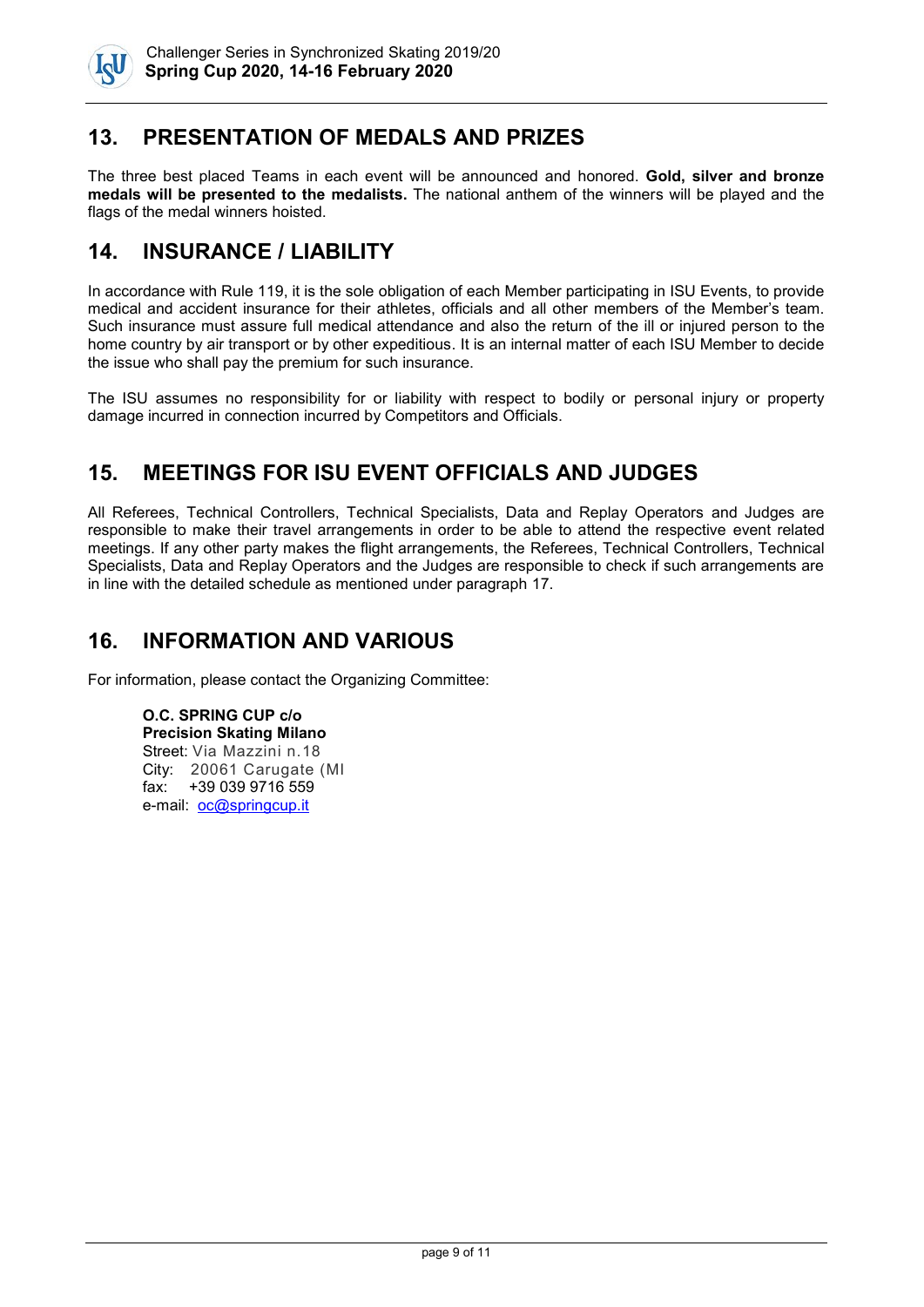

## **17. EVENT SCHEDULE**

#### **Thursday, February 13th 2020**

h. 14:00÷20:00 Official Registration at GRAND HOTEL BARONE DI SASSJ Sesto San Giovanni

#### **Friday, February 14th 2020**

- h. 08:00÷14:00 Official Registration at GRAND HOTEL BARONE DI SASSJ
	- Sesto San Giovanni
- h. 17:00÷18 00 Initial Judges Meeting (Referees and Judges) at
- GRAND HOTEL BARONE DI SASSJ Sesto San Giovanni
- h. 18:30÷19:15 Official Draw at GRAND HOTEL BARONE DI SASSJ Sesto San Giovanni
- h. 19:15÷19:45 Meeting for Referees, Technical Controller, Technical Specialists and Data/Replay Operators at GRAND HOTEL BARONE DI SASSJ.
- h. 20.30 Officials Dinner for Judges/Referees/Technical Controller/Technical Specialists/Data-Replay Operators - T.B.A.

### **Saturday, February 15th 2020**

- h. 07:00÷09:30 Official Practice Junior Short Program
- h. 09:50÷12:30 Official Practice Senior Short Program
- h. 14.00÷14:30 Opening Ceremony (Palasesto Arena)
- h. 14:30÷16:40 Junior Short Program Event
- h. 17:00÷19:00 Senior Short Program Event

#### **Sunday, February 16th 2020**

- h. 07:00÷09:50 Official Practice Junior Free Skating
- h. 10:10÷13:00 Official Practice Senior Free Skating
- h. 14:30÷17:00 Junior Free Skating Event
- h. 17:00÷20.00 Senior Free Skating Event
- h. 20:15÷20:45 Victory Ceremonies JUNIOR and SENIOR

h. 22.15÷20:45 Technical Panel Review Meeting for Advanced Novice/Junior/Senior (Technical Controllers, Technical Specialists and Data/Replay Operators) at the ICE RINK (Technical Panel Room)

h. 22:30÷23:30 Round Table Discussion for Advanced Novice/Junior/Senior (Referees and Judges) at GRAND HOTEL BARONE di SASSJ in Sesto San Giovanni

### **Please note: This schedule is subject to changes and will be updated in accordance with the final number of entries.**